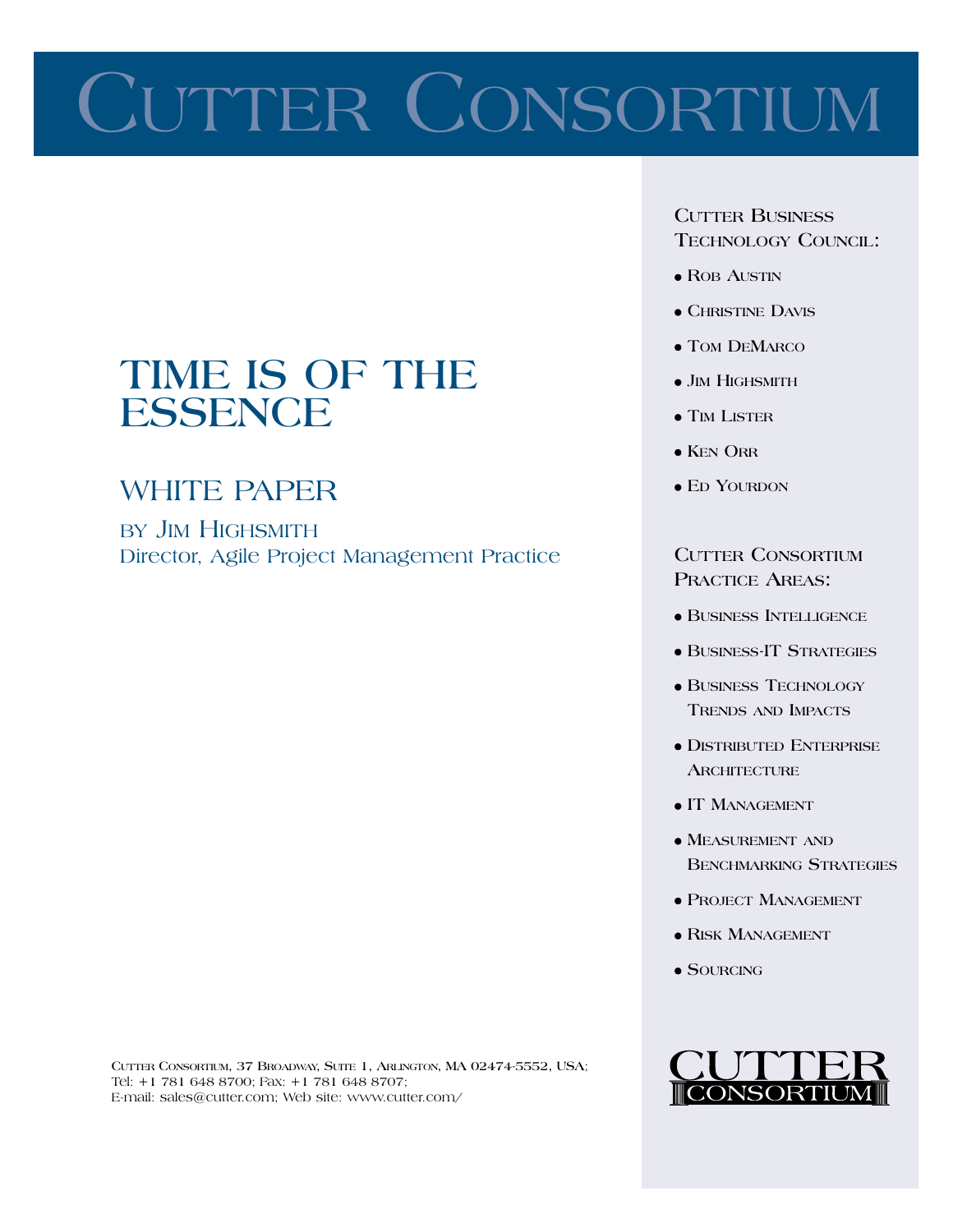## **CUTTER CONSORTIUM**

#### **ABOUT CUTTER CONSORTIUM**

Cutter Consortium's mission is to help organizations leverage IT for competitive advantage and business success. Through our products (subscription-based advisories and journals, reports, and training tools) and services (consulting, training, and mentoring), we assist enterprises in creating and implementing IT strategies and maintaining best-in-class IT organizations that support their business needs.

At Cutter, we understand that an organization's IT strategy must align with its business objectives. Whether it's seizing e-business opportunities, aligning business and IT goals, profiting from business intelligence technologies, or refining relationship management skills to improve relationships with outsourcing partners, Cutter looks at the business side of the task you face. And we help you create the solution that fits your organization's culture and requirements.

To accomplish our mission, we have assembled the world's preeminent IT consultants — a distinguished group of internationally recognized experts committed to delivering top-level, critical, objective advice. Each Consortium practice area features a team of Senior Consultants whose credentials are unmatched by any other service provider. This group of experts provides all the consulting, performs all the research and writing, and fields all the inquiries from Cutter clients.

This is what differentiates Cutter from other analyst and consulting firms and why we say Cutter gives you *access* to the experts. All of Cutter's products and services are provided by the top thinkers in business and IT today. Cutter's clients tap into this brain trust and are the beneficiaries of the dialogue that takes place — at the annual Cutter Summit, in the pages of the Cutter IT Journal, in the collaborative forecasting the Cutter Business Technology Council provides, and in our many reports and advisories.

The Consortium takes a unique view of the businesstechnology landscape, looking beyond the one-dimensional "technology" fix approach so common today. We know there are no "silver bullets" in IT and that successful implementation and deployment of a technology is as crucial as the selection of that technology.

Cutter Consortium's menu of products and services can be customized to fit your organization's budget. Most importantly, Cutter offers objectivity. Unlike so many information providers, the Consortium has no special ties to vendors and can therefore be completely forthright and critical. That's why enterprises rely on Cutter for the no-holds-barred advice they need to gain, and to maintain, a competitive edge.

Time Is of the Essence is published by Cutter Consortium, 37 Broadway, Suite 1, Arlington, MA 02474-5552 USA; Tel: +1 781 648 8700; Fax: +1 781 648 8707; E-mail: sales@cutter.com; Web site: www.cutter.com/. ©2002 by Cutter Consortium. All rights reserved. Unauthorized reproduction in any form, including photocopying, faxing, electronic forwarding, and image scanning, is against the law.

#### **FOR MORE INFORMATION**

Cutter Consortium's Agile Project Management practice promotes the use of flexible, responsive, and adaptive practices for successful project management and software development. Directed by Jim Highsmith, a leader in the Agile Methodology movement, the practice provides strategic advice that will help you implement agile processes and methodologies, resulting in higher-quality software, greater flexibility, faster return on investment, and greater predictability for your software projects.

Cutter's Agile Project Management practice offers products and services that will help your organization implement Agile software development. Whether it's custom consulting, inhouse training, public workshops, or the subscriptionbased Agile Project Management Advisory Service, the practice provides expert advice and guidance directly from the founders of today's hottest Agile Methods - Kent Beck on Extreme Programming, Jim Highsmith on Adaptive Software Development, Alistair Cockburn on Crystal Light Methods, Rob Thomsett on Extreme Project Management, and more.

For more information on the Agile Project Management practice, please visit www.cutter.com/project/practice.html, or contact David Gijsbers by phone at  $+1$  781 641 5104, or by e-mail at david@cutter.com.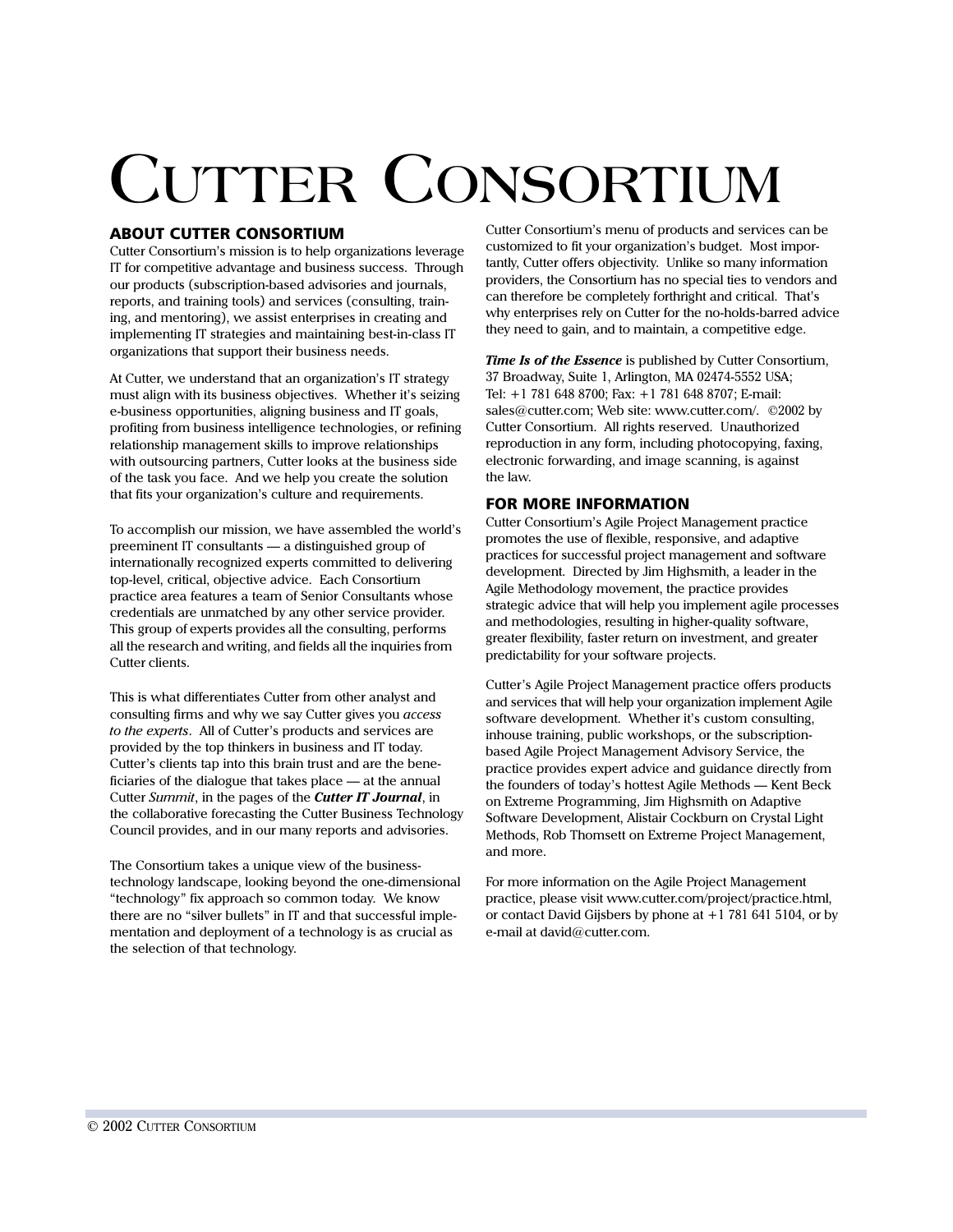## TIME IS OF THE ESSENCE

One-third the time, one-third the budget, one-third the defect rate: these are the goals of lean development (LD), a software development management approach originated by Dr. Bob Charette. Based on the lean manufacturing work of James Womack and others, lean development is as much a management challenge as a set of practices. Charette, best know for several books and articles on risk management and risk entrepreneurialism, comments, "You have to set the bar high enough to force rethinking traditional practices."

Lean development is one of the initiatives focused on accelerating the speed of delivering software applications, but not at the expense of higher cost or defect rates. As Charette says, "These three objectives need to be achieved concurrently or it isn't LD." But what does increasing speed really mean? Rapid application development (RAD) techniques sprang into the lexicon within the past 10 years. The phrase "Internet time" was poised to redefine software development speed until the market informed both Netscape and Microsoft that a new browser every three to four months caused too much pain.

There are two key, interwoven questions: How fast do we need to go? And how do we go that fast? Many application development groups, having no concrete answer to the first, have no solid basis on which to pursue the second. Assaulted by waves of change, and the constant mantra to increase speed, we fail to either ask or answer these two basic questions. Speed is expensive. However, the extra costs may not be financial, but organizational. The cost may be in changing our thinking about managing software delivery.

The other set of practices covered in this article is complementary to lean development. It also has roots in manufacturing. Preston Smith and Don Reinertsen have worked

with companies from a wide number of industries to help them cut product development time in half. Their principles and practices are management oriented. Since Smith and Reinertsen don't have a tag line like "lean development," I will use an acronym based on their book title, Developing Products in Half the Time, (DPHT) when quoting or referencing information from their book (see sidebar, page 3).

As a good friend once said, "There are only a few ways to get things right, but an infinite variety of ways to get things wrong." It is not by accident that these two approaches have much in common.

LD and *DPHT* provide some new ideas about how to create application development strategies geared to today's marketplace. But they are more than just ideas.

#### **Accelerating Development**

There are a few general ways to increase product development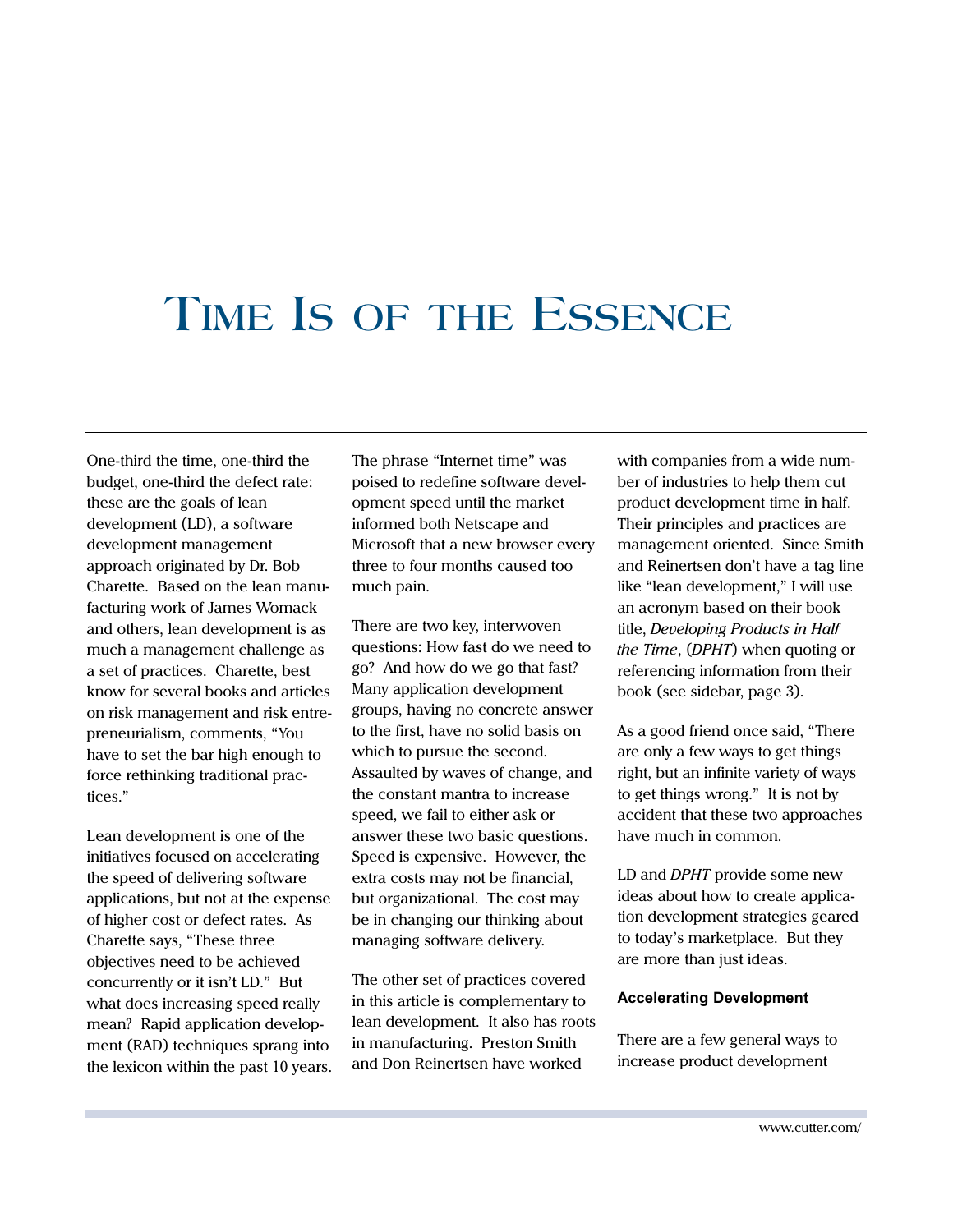speed, such as:

 $2<sup>1</sup>$ 

- $\bullet$  Eliminate inactivity
- $\bullet$  Eliminate activity
- $\bullet$  Organize activities
- $\bullet$  Organize staff
- Improve effort productivity

The mantra in many organizations is to increase productivity  $-$  for example, to move from 10 function points (FPs) to 12 FPs per staffmonth by training and skill building. Improving effort productivity is hard, costly work. It is more efficient to eliminate an activity than to improve its productivity. Even better, speed delivery by eliminating nonactivity.

Many of the practices encountered in DPHT are, not surprisingly, similar to good software engineering management practices. The following discussion, therefore, concentrates on ideas that may be new to software development managers or that reinforce betterknown software practices. At the end is a discussion with author Preston Smith.

#### **Eliminate Inactivity**

Brilliant. Smith and Reinertsen espouse such simple, yet such profound ideas. Their research shows that for many companies, the "fuzzy front end" of a project can consume as much as half the total elapsed time from identification of need to delivery. A measurement

problem in many organizations is that they measure "schedule" from the inception of the actual project development work to delivery. Some projects languish in the dreaded backlog for years, then, once launched, become rushed. The time spent waiting is ignored - at least most development organizations ignore it; customers, however, know exactly how long the project has bobbed around in the priority queue waiting for its starting time.

What about all the time spent waiting? Think about the cost of cutting a month off the schedule of a 50person project toward the project's end. Compare that with the cost of cutting a month off time not working on the project at the beginning. "It is an extremely cheap place to shop for cycle time" (DPHT). As Smith and Reinertsen point out, most project portfolio analysis methods concentrate on careful selection of the right project on some valuation (return on investment, payback) method. They don't focus on the speed of the selection process. Compounding the problem is the budgeting cycle. Between portfolio analysis and budgeting delays, time-critical projects can easily be held up for six months to a year in larger organizations.

Large IT projects are processed similarly to capital expenditures. They grind through procedures, usually tightly controlled by the accountants. While this works reliably for many projects, it puts an onerous burden on those that are

truly time critical. The key to action is drawing attention to the cost of front-end delay: "You must think clearly about it ... The calculated cost of delay is often 500 to 5,000 times higher than the visible costs of assigned personnel" (DPHT). One-quarter of a person working on the capital budget, or even a feasibility study, for three months might cost \$6,000 or \$7,000. Delaying a revenue-generating project for the same three months could result in the loss of \$1 million in revenue. It is unfair to saddle the project team with constant overtime and intense psychological pressure when the organization whiled away so much time up front.

As shown in Figure 1, improving the front-end process speeds up projects and costs very little, a seemingly unbeatable combination. But it is often difficult politically. It is hard to sell exceptions to standard business processes, and it is politically hard to anoint some projects with special status. It is much easier to just admonish everyone to work harder and faster.

As implied earlier in this section, reducing the fuzzy front end is first dependent on recognizing that it exists. What is the schedule productivity of a four-month RAD project that remained in the backlog for eight months before it was started"? For a 500 FP project, the schedule productivity with no delay would be 125 FP/team-month (500 FPs per four months' team effort). With the eight-month front-end delay, it would be 42 FP/TM. Maybe it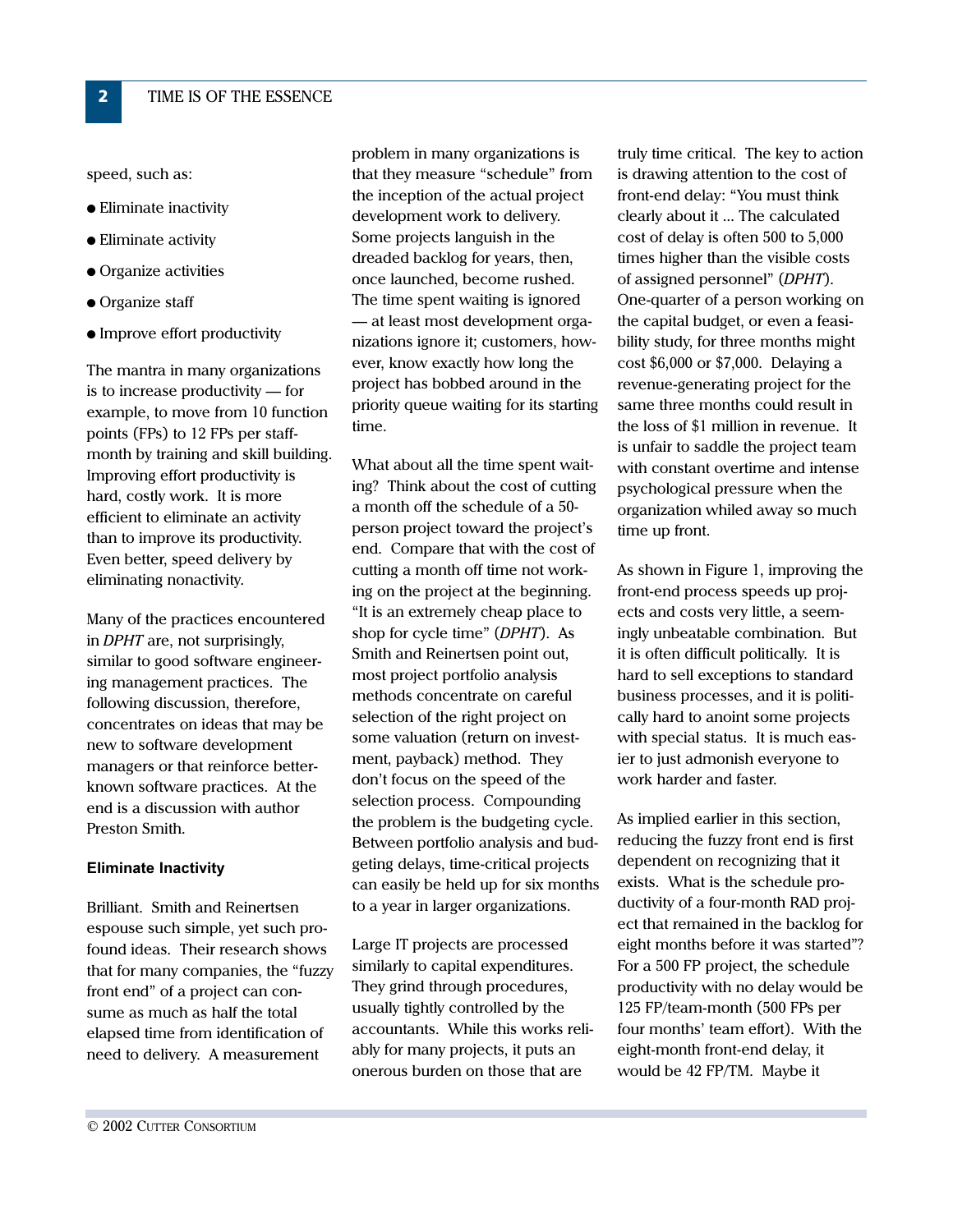seems unfair to tag projects with wait time, but in the high speed of today's markets, "concept-to-cash" may mean the difference between success and failure of a business initiative. Calculating the actual cost of delay is a key part of measurement.

You should also screen projects early. Most projects will proceed using the regular business-approval process. A "shunt valve" is needed to divert time-critical projects to a special "fast-track" process. This process should be optimized and staffed for speed. It should have enough capacity (staff) and management attention that projects continue rapidly through the process or are kicked out. In, out - fast. There also needs to be a restriction on the process, e.g., no more than 15% of all projects can be considered for fast tracking. This sends a message that if a project is really time critical, there is a mechanism for speedy attention; however, it needs strong justification. If too many projects get shunted onto the fast track, it will either slow down to the speed of the normal process, require inordinate resource commitments, or both.

Hidden in the last paragraph is a paradox. If projects are really time critical, then speed up their fuzzy front end. However, to select those projects, a strong justification is required, which indicates a justification process that then itself slows progress. A justification process to select projects to bypass another

justification process? The secret is to modify traditional accounting measures and establish criteria based on the need for speed.

Projects usually go through three generic phases prior to traditional "startup." There is an initial concept development where the project requestor prepares an initial proposal, followed by a feasibility study, and finally detailed project planning. In many instances, detailed planning is followed by staffing and, finally, a project "kickoff." There is normally significant inactivity that can be weeded out of the process. Some of the activities can be overlapped. Approval time between proposal and feasibility can be reduced. In particular, Smith and Reinertsen recommend assigning the core team in time for them to participate in the detail planning phase. Not only does it speed planning, but team members accelerate their project learning curve.

One major concern about fast tracking is usually the perception of increased risk. To address this issue, risk needs to be viewed from two perspectives. First, technical risk is the risk that the project will not meet its mission profile schedule, resource costs, scope (functionality and performance), and defect levels. It is the risk that the software runs too slowly or the features had to be cut too far to make the schedule deadline.

Market risk is the opposite of the "field of dreams." Market risk is

#### Developing Products in Half the Time

Great ideas have a wide range of applicability. In 1993 when I was looking for ideas to complement RAD development, I stumbled across Preston Smith and Don Reinertsen's book, Developing Products in Half the Time (DPHT). I incorporated some of their ideas into a RAD approach I was developing with a colleague, Sam Bayer. DPHT has gone on to be a very successful book (more than 60,000 copies sold), and a second edition has just been published. Titles and names such as Ph.D. in engineering from Stanford, McKinsey & Company, MBA from Harvard Business School, Bell Labs. GM, and more dot the authors' resumes. They have done it, consulted on it, and written about it: "it" being reducing product development time.

In the introduction to DPHT, Neil Hagglund, vice president and director of Corporate Technology Planning for Motorola, Inc. offered the following: "At Motorola we achieve rapid development the same way we achieved breakthroughs in quality - with old-fashioned hard work and constant management attention ... many readers may wonder if pursuing development speed requires a company to compromise quality. At Motorola we have firmly rejected this option. We often find that faster development actually provides higher quality to our customers."

"At Motorola, we found the original edition [of DPHT] to be far and away the most useful book of its kind."

"build it and they don't come." Market risk is having the wrong product or the wrong timing. Startup companies survive or perish on very thin time margins. Their burn rate on capital is so high that slight miscalculations mean the difference between being millionaires or looking for another job.

If a project is eligible for the fast track, the market risk probably completely outshadows the technical risk. And in most situations,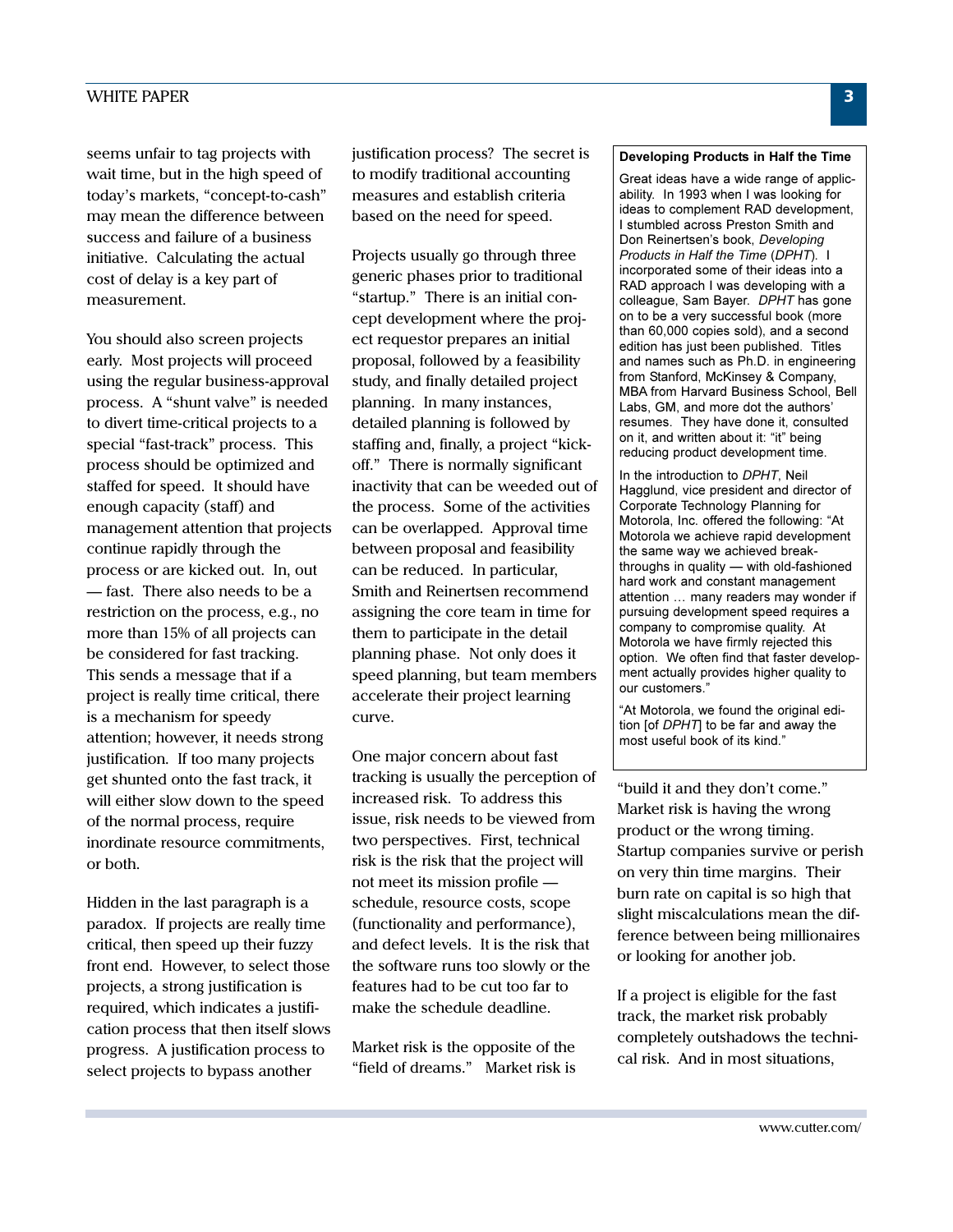

Figure 1 - Concept to Cash

market risk is dominated by schedule risk. In these situations, a slight increase in technical risk is more than justified.

Another area to reduce inactivity is the management decisionmaking process. There is a difference between delaying decisions because more information is required and delaying them because of a poorly constructed decisionmaking process.

There are also sources of inactivity to be eliminated during a project. Joint application development (JAD) sessions help reduce the inactivity of waiting around for users to have time for interview sessions. Almost all RAD approaches recommend JAD sessions as a tool for time compression.

#### **Eliminate Activities**

Eliminating activities is a process of making hard tradeoff decisions. Tradeoffs require good information. "Many companies believe that fast development is good, and slow product development is evil. This is

a dangerously sloppy way of thinking about rapid product development" (DPHT). The object is not speed; the object is to make money! Smith and Reinertsen recommend a careful analysis of four key objectives and the tradeoffs between them: market introduction date, product performance, development project expense, and product unit cost (not as important in software development).

Making tradeoffs is not easy; in fact, it is easier to postpone these decisions. One of the benefits of timeboxing development — defined, periodic development cycles — is that it helps reduce marginal application features, whereas long development cycles create excess room for marginal features to flourish.

Making tradeoffs means understanding business strategy. For example, Wal-Mart's competitive strategy is low price; Nordstrom's is service and selection. Each of these retailers defines its market niche explicitly. While Wal-Mart excels at low price, it has to maintain "good-enough" service. Poor service loses customers. Great service costs too much. Good-enough is just right. Similarly, Nordstrom must maintain "good-enough" prices. Excessive prices lose customers. Low pricing reduces the revenue needed to support great service. Each company understands it can only excel in one dimension. Muddling the focus leads to mediocre performance in all dimensions.

Software projects are no different. A project focused on delivery speed may have to accept "good-enough" defect levels or "good-enough" costs. Trying to achieve all three adds significant activity, which in the long run makes achieving excellence in any one area impossible. Client, project, and IT managers who don't understand tradeoffs, who don't understand the difference between perfection, excellence, and good enough, will have a difficult time eliminating activities and, therefore, accelerating schedules.

#### **Organize Activities**

Developing manufactured products and software products is alike in many ways. For example, the ideas behind iterative software and what Smith and Reinertsen call incremental innovation are very similar. In DPHT, they state, "We will argue that the incremental innovators are in fact the unsung heroes of product development." The authors discuss the advantages and disadvantages of incremental innovation from four perspectives: financial, marketing, engineering, and rapid learning. The pluses and minuses of these perspectives are detailed below:

- Incremental innovation increases revenue and profits much faster. and cash flow is better; however, some fixed costs are duplicated for each iteration.
- Short iterations combat very uncertain planning horizons, and

 $\overline{4}$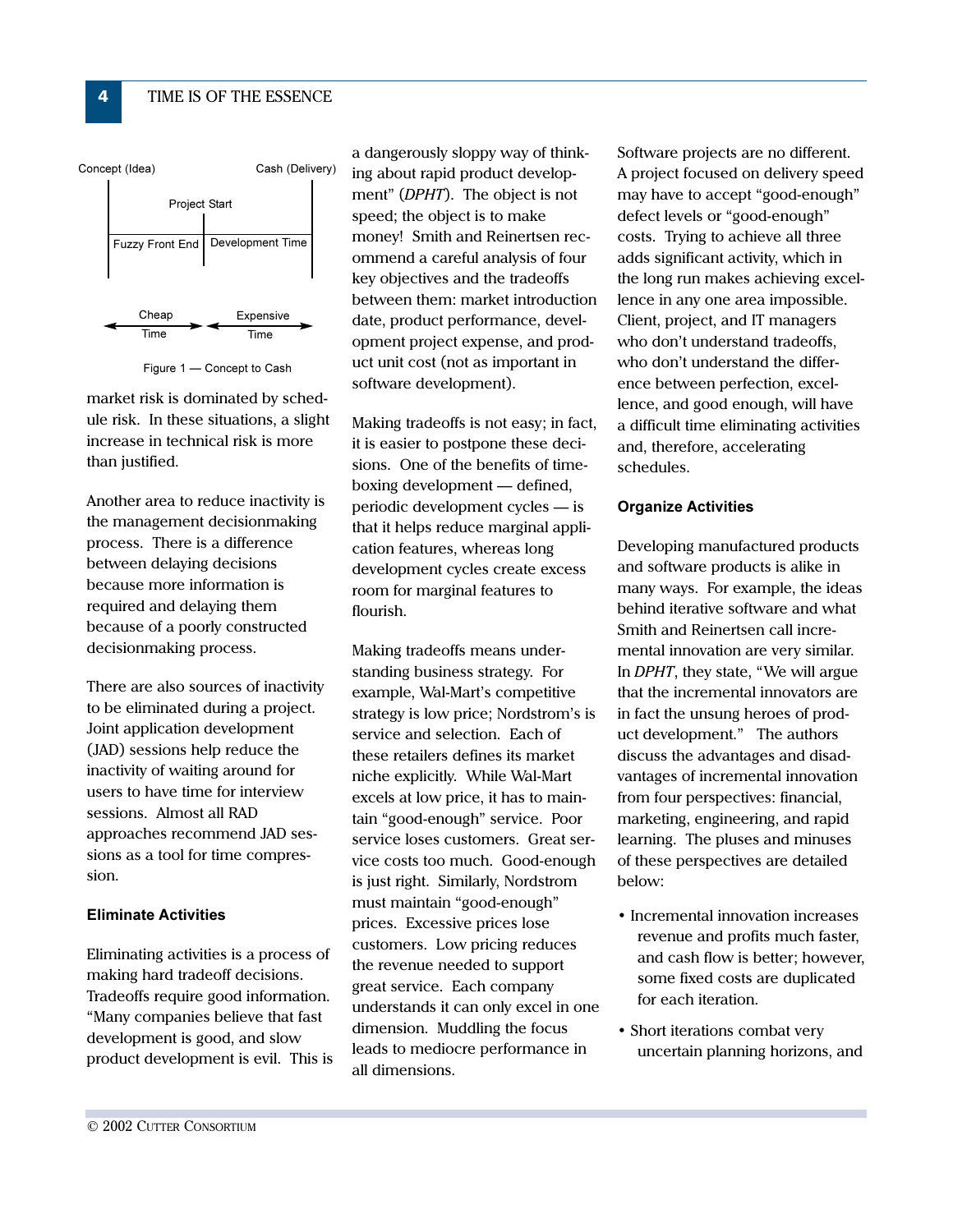successes and mistakes show up quickly; however, frequent delivery can clog distribution channels (how fast can customers implement applica $tions$ ?).

- Short iterations force early integration, motivate team members, get products into the field early, and spread technical commitments; however, they make it difficult to adopt a whole new technology, and they are atypical of the way many engineers prefer to work.
- Incremental innovation accelerates the learning process (there isn't a "however" for this one!).

It is interesting to note that Smith and Reinertsen advocate a lifecycle approach very similar to the phase and gate, or adaptive lifecycle. They discuss moving beyond the "phases" mentality and advocate a looser "stage gate" in contrast to the more traditional "toll" gate." "Toll gates send an interesting message to developers that it is more important to stop traffic and collect the toll than it is to keep the flow moving. Checkpoints are rarely used to kill projects, but the cost of delay associated with them is substantial" (DPHT).

The final key point is that to accelerate development, overlapping (working concurrently on multiple) activities) is a basic tool. To do this effectively requires the teams to become effective using partial information. DPHT also strongly

recommends using small, colocated teams.

#### **Organize Staff**

The organizing concepts of DPHT mirror software management best practices — co-locate, push decisionmaking to the team level, work on communications and collaboration, reduce fragmentation. The authors provide some interesting data points from research that show two projects per person is somewhat more productive, while one person per project increases speed. Their research shows having one person per project causes a slight penalty in efficiency, but at the same time, provides a large savings in cycle time  $-$  confirming again the negative impact of fragmentation on speed.

#### An Interview with Preston Smith

Although DPHT discusses manufacturing products, its message has broader applications. Author Preston Smith took time away from his busy schedule to discuss his work and its applicability to software development.

**JH:** Your book deals primarily with manufactured products. Have you worked with clients who are developing software, and how applicable have you found the ideas to software development?

**Smith:** We have worked with many clients where software is a major or dominant part of their hardware product (products such as medical computers) and some where software is the only product. For example, last week I led a two-day workshop with a software company, and they filled the walls with flipcharts listing applicable tools (from the book). The book is gradually getting more software examples. However, we tend to avoid software examples for the same reason that we avoid smallcompany examples and unfamiliar products; it is easier for the reader to relate to a familiar, tangible product.

Although some software developers claim there is little connection between software and hardware development, this is usually a smoke screen to avoid looking at their work in new ways. With a couple of exceptions, most of the techniques are broad enough that they do apply well to software with some adaptation. One obvious exception is that the manufacturing phase is trivial with software. However, clients have pointed out that even here there are comparable activities, such as product documentation and technical support, that require close communication and coordination with the design effort to avoid delays late in the cycle.

The other apparent exception is in physical co-location of the development team. As powerful as this technique is, it receives a great deal of resistance in hightech and especially software companies. Programmers do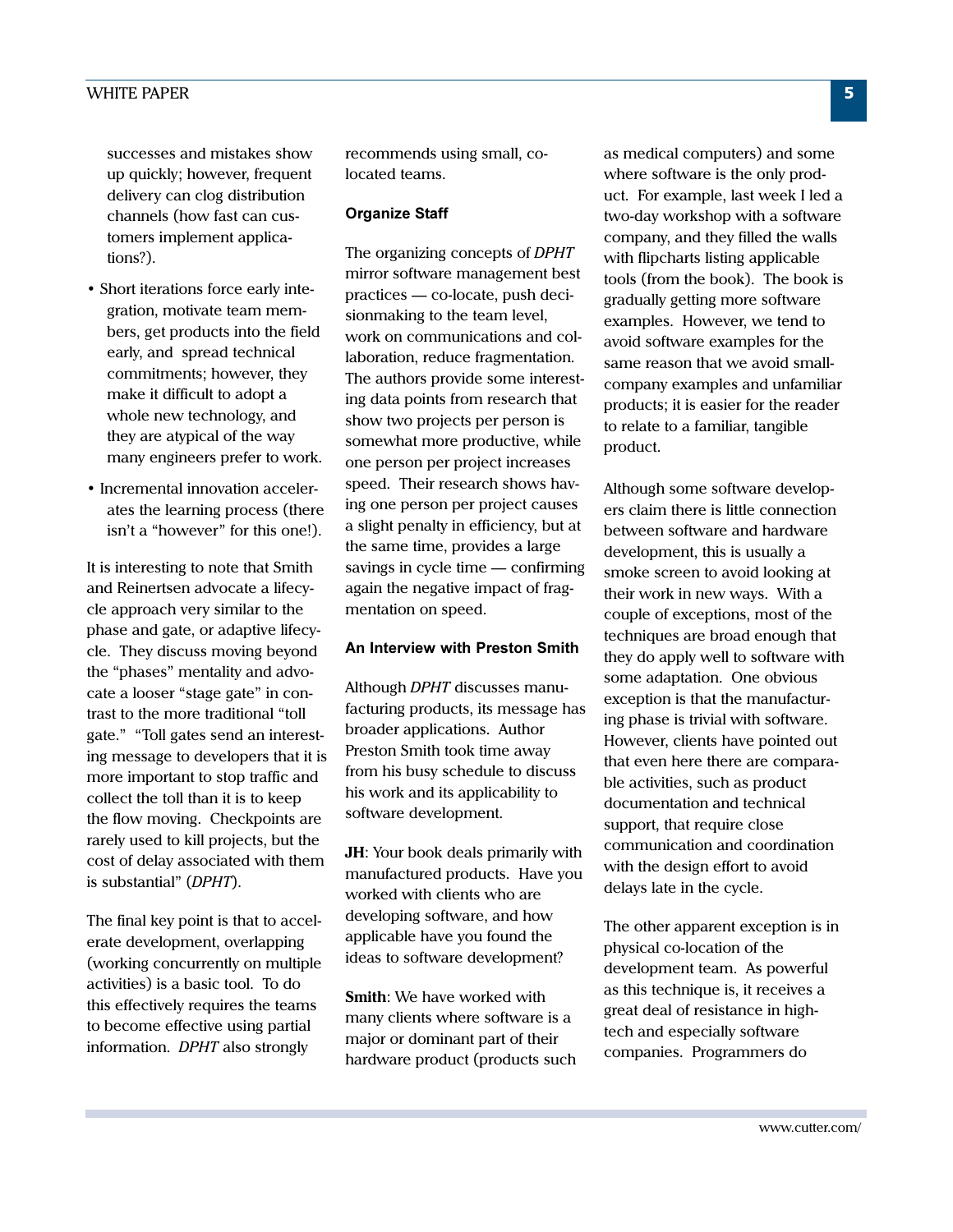need uninterrupted periods of concentration. But due to this isolation, they run an even higher risk than hardware designers of being disconnected from the nuances of what is really going on with the customer, the marketplace, or the rest of the team. To me, this simply means that we have to work harder to find effective ways to co-locate software teams.

JH: Have you found companies who seem to be successful in accelerating a pilot project or two, but can't seem to sustain the improvements over time? What seem to be the main barriers to sustainability?

**Smith:** Unfortunately, too many companies encounter this sustainability problem. There are three causes.

First, they do a pilot and see how wonderful the results are. They obviously want to do more of a good thing, so they expand it to the rest of the company at a rate beyond what they can sustain or even justify. For example, there are real limits to how fast one can train heavyweight team leaders.

Second, since a pilot, by nature, can be done without everyone being involved, all too often it does not have the full support or understanding of senior management. Then, when senior management changes, the pilot becomes an orphan.

Third, they get the cart before the horse and forget that the main reason for a pilot is to learn from it, rather than to get a specific product to market faster. They get the latter, but without the learning, there is no basis for repeating their success. I emphasize this learning heavily because I have observed the misplaced emphasis too often. The other difficult part here, though, is that the learning takes effort, which is essentially deducted from the effort that could go into the next project. Many managers either don't recognize or are unwilling to accept the need to invest in improving a core business capability.

**JH:** In the book you discuss the preference for dedicated, colocated, cross-functional teams, but also the trend toward more dispersed, virtual teams. The number of virtual teams, armed with new groupware tools, is increasing. Are companies really understanding the additional challenges of these virtual teams? What are some ways leading-edge practitioners are meeting the challenge?

**Smith:** These virtual teams are growing, in part due to improvements in technology and in part due to the globalization and decentralization of business. These communication tools, which include video conferencing, e-mail, voice mail, and others, can improve team communication. But they can also degrade and delay communication. What has been the net effect of voice mail and its associated phone tag on decisionmaking speed? The

trick is to realize that fast, reliable communication is the objective, and the technologies are some of the tools at our disposal, each with its own pluses and minuses. The highest-bandwidth solution is physical co-location, so it is preferred and is worth paying a premium for. Other technologies can fill in, but we would be wise to recognize their limitations. This important topic receives quite a bit of attention in the new edition of our book because virtual teams are being used increasingly.

JH: Most IT organizations are a level removed from manufacturing product development since they support the product development process; however, since IT develops products also, do you think it understands the process for other goods any better? Do other product development groups feel IT understands them? Are relationships with IT improving?

Smith: Frankly, I have not seen any improvement in relationships with IT groups. IT groups should have an advantage over most product developers because their customers are inside the company and thus, in principle, are more reachable than external customers. However, IT is usually a staff function that is quite isolated from product development and is measured and rewarded by different criteria. Consequently, IT seldom feels the pressure to get the manufactured product out quickly. Instead, the permanence and universal applica-

 $6<sup>1</sup>$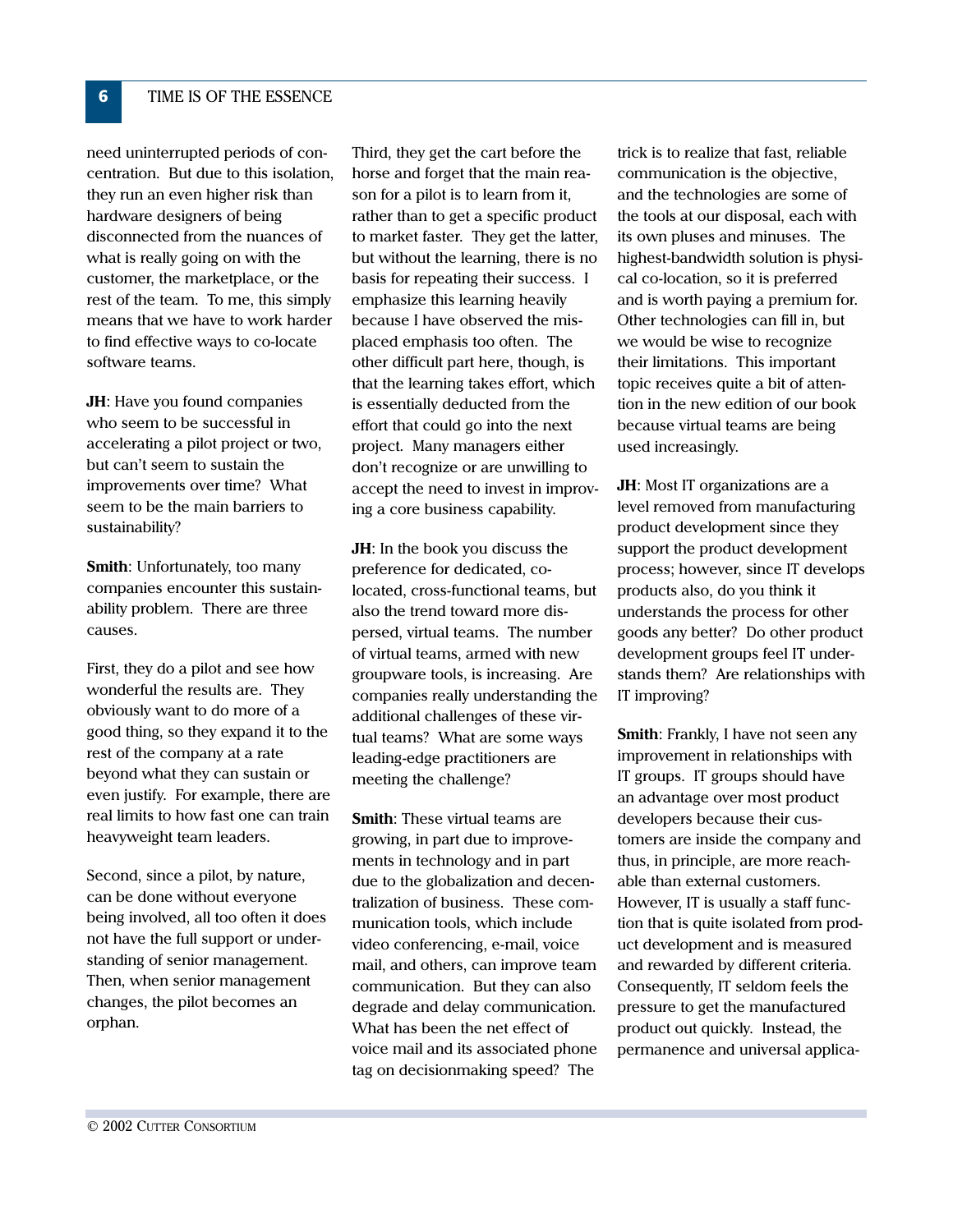#### **WHITE PAPER**

bility of their work becomes more important.

**JH**: You make a great distinction between faster development and increasing productivity. Is this new for many people? Do you think most companies put proportionally too much effort into productivity improvement? If so, why?

Smith: Even though people talk about cycle time, productivity seems to be a bigger issue these days. It seems that all employees are being asked to do more with less, and, to some managers, productivity and cycle time appear to be the same thing. In many ways they do drive toward the same ends, but in a couple of important ways they don't. One problem is that if management uses cycle time as a guise to squeeze more work out of their people, when the workers see through it, they will rebel. More basically, raising productivity, on a sustainable basis, will require an initial investment to make the organizational change required. If you view productivity or cycle time as a cost-cutting measure, it will be difficult indeed to invest in these changes, and you will reap only temporary advantage.

I see no problem in companies placing more emphasis on productivity than on cycle time. Provided that they have analyzed what is driving their profitability and know that it is productivity, this is exactly the right thing to do. My concern is with those who haven't run their numbers and are just hoping that

some combination of speed and productivity is the right answer.

JH: There has always been a push in certain software engineering circles for carefully engineered, repeatable processes and development lifecycles (and an underlying assumption that the "megaproject" approach is better). Alternatives, such as the iterative cycle approach, are often resisted. How have you dealt with this issue in manufacturing engineering?

**Smith:** The trick is to know what is the right amount of structure and process, neither too much nor too little. Because software is a relatively young, fast-growing field populated by relatively unseasoned troops, usually the amount of structure in place lags the need for it. However, there seems to be a fairly recent recognition that the Software Engineering Institute's model is not the magic bullet either.

I believe that the real issue is recognizing when one should make something first (RAD in software) versus designing and analyzing it first (a waterfall approach). This applies in hardware and software development. I wish I had more guidance here, but, for example, RAD is effective in areas where subjective user factors prevail (such as user interfaces), and analyze-first is best in more objective areas where there is a derivable "right answer," such as in developing database updating algorithms.

This said, I believe managers usually would be wise to emphasize the build-first approach, simply because it reveals the big problems earlier, which is critical for speed. Because engineers usually aren't too keen on having their conceptual flaws revealed, the normal bias for management should be to encourage this early revelation while they have some freedom of action in addressing the problems discovered.

JH: In software development, the term RAD has been used to tag acceleration efforts. However, many organizations have also tagged RAD as an excuse for poor engineering and/or only useful on small projects. Do you see these same kinds of comments? How do you move organizations beyond these issues?

**Smith:** RAD, which is called rapid prototyping in mechanical development, can be a haven for those who act before they think and thus wander around trying to converge on a solution. RAD/prototyping is also limited in its applicability for the overall design of a big project. But it is nevertheless a valuable arrow to have in one's quiver under the right circumstances, and the fastest companies make sure they have arrows for any game they may encounter.

One way to keep these iterative approaches on track is to have a clear goal for each iteration, so that each step drives toward the global answers you need in a methodical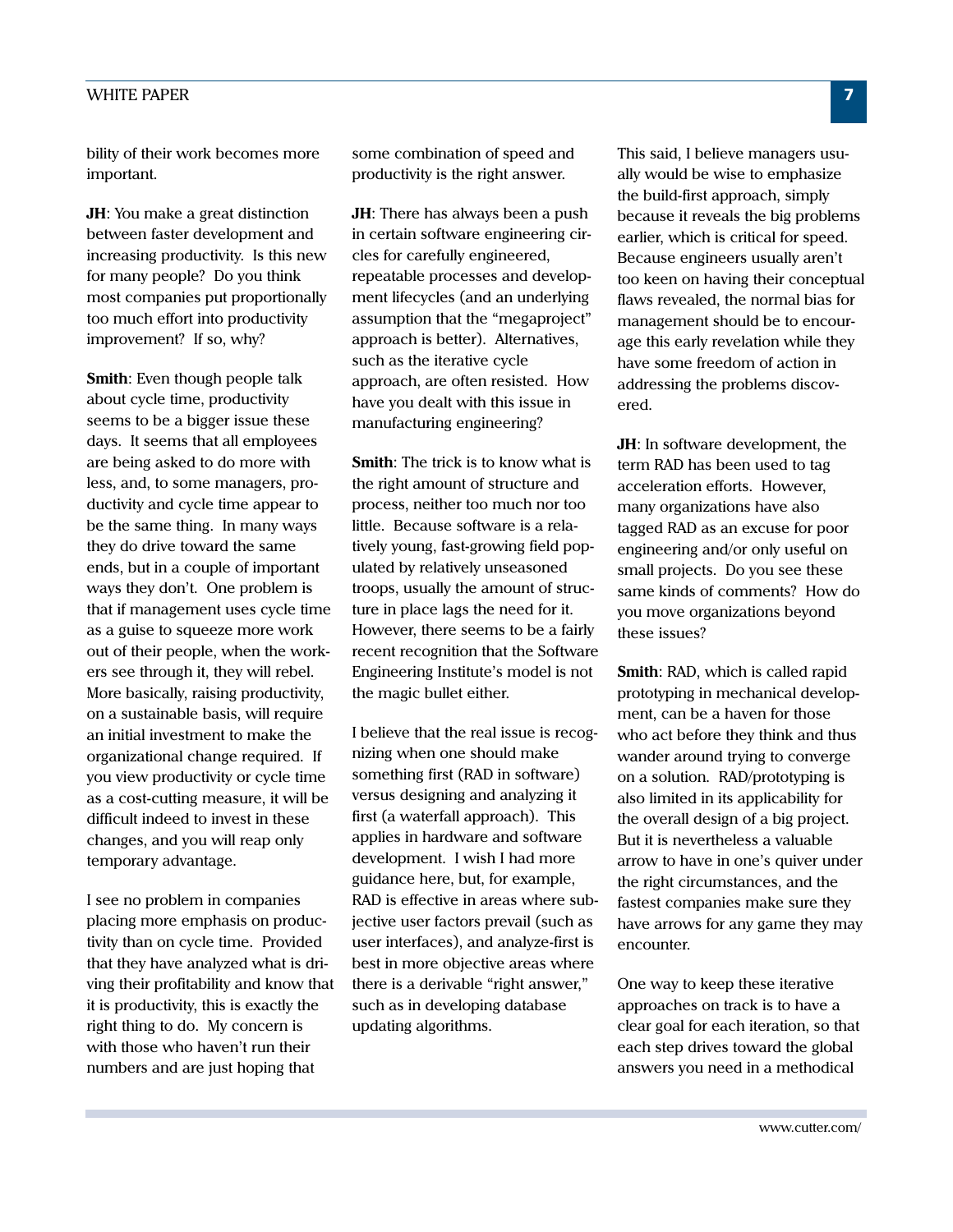way. This puts some rigor in the process and focuses it better on rapid discovery of the preferred design.

**JH:** One of the underlying issues, particularly relevant to reducing the fuzzy front end, seems to be organizations' inability to deal with uncertainty. They want predictability where there is none or control where there is none. Do you find this to be a major stumbling block? If so, how have you helped them get by this?

**Smith:** You are right. We want this predictability and control where it just can't exist. Our approach, as with much of what we do, is to demonstrate through the organization's own projects that many of the questions just can't be answered until some design and testing is done. To wait for this assurance, which is impossible to obtain before doing some design, simply delays the project.

However, it is just as important to recognize that the fuzzy front end is a bootstrapping process. Many companies get caught in the fuzzy front end because they have no resources — human or financial to do the work needed to get some answers in order to approve the project so that they can work on it legitimately.

**JH:** Why is fragmentation so hard to fix? When I discuss fragmentation with clients, they always agree it is a major problem, but there always seems to be a long list of reasons

why they can't fix it. Awareness doesn't seem to breed good solutions. Do you run into the same thing?

**Smith:** There is a revealing figure in our book [Figure 11-1] that shows the fallacy of trying to gain efficiency by splitting people between projects. The original data, from Professors Wheelwright and Clark at Harvard Business School, shows that two projects per engineer is most productive. We replotted the data to show that if cycle time rather than productivity is what drives profitability, then one project per engineer, not two, is the right number.

This is difficult for managers to change because, basically, it requires them to say "no" when the request comes in to take on one more task, and then the manager may not be viewed as a "team player." It is far easier to go along with one's boss or with the customer.

However, another difficulty in dedicating a person full time to one project is that we have trained a workforce of specialists, so that it takes an assortment of bit-part players to get anything done. In place of this group of specialists, it is often far more effective to assign a generalist to a project full-time, but our recruiting, training, and compensation systems work against us in encouraging generalists.

This generalist issue is an illustration of the many situations we

encounter in shrinking cycle time in which we know what must be done to solve the problem. It isn't exotic, nor is it difficult to understand. It just requires a certain commitment to improving our product development.

#### **ABOUT THE AUTHOR**

Jim Highsmith is a Fellow with the **Cutter Business Technology** Council, directs Cutter Consortium's Agile Project Management practice, and is considered a leader of the Agile Methodology movement. He is a frequent keynoter at Cutter Summits and symposia. Mr. Highsmith has 20-plus years' experience as an IT manager, product manager, project manager, consultant, and software developer. He consults with IT and product development organizations and software companies worldwide to help them adapt to the accelerated pace of development in increasingly complex, uncertain environments. Jim Highsmith is the author of Agile Software Development Ecosystems, which portrays the principles, problem domains, key industry leaders, and project success stories associated with Agile Methodologies. His first book, Adaptive Software Development: A Collaborative Approach to Managing Complex Systems, won the prestigious Jolt award for product excellence. Jim Highsmith can be reached at jhighsmith@cutter.com.

8